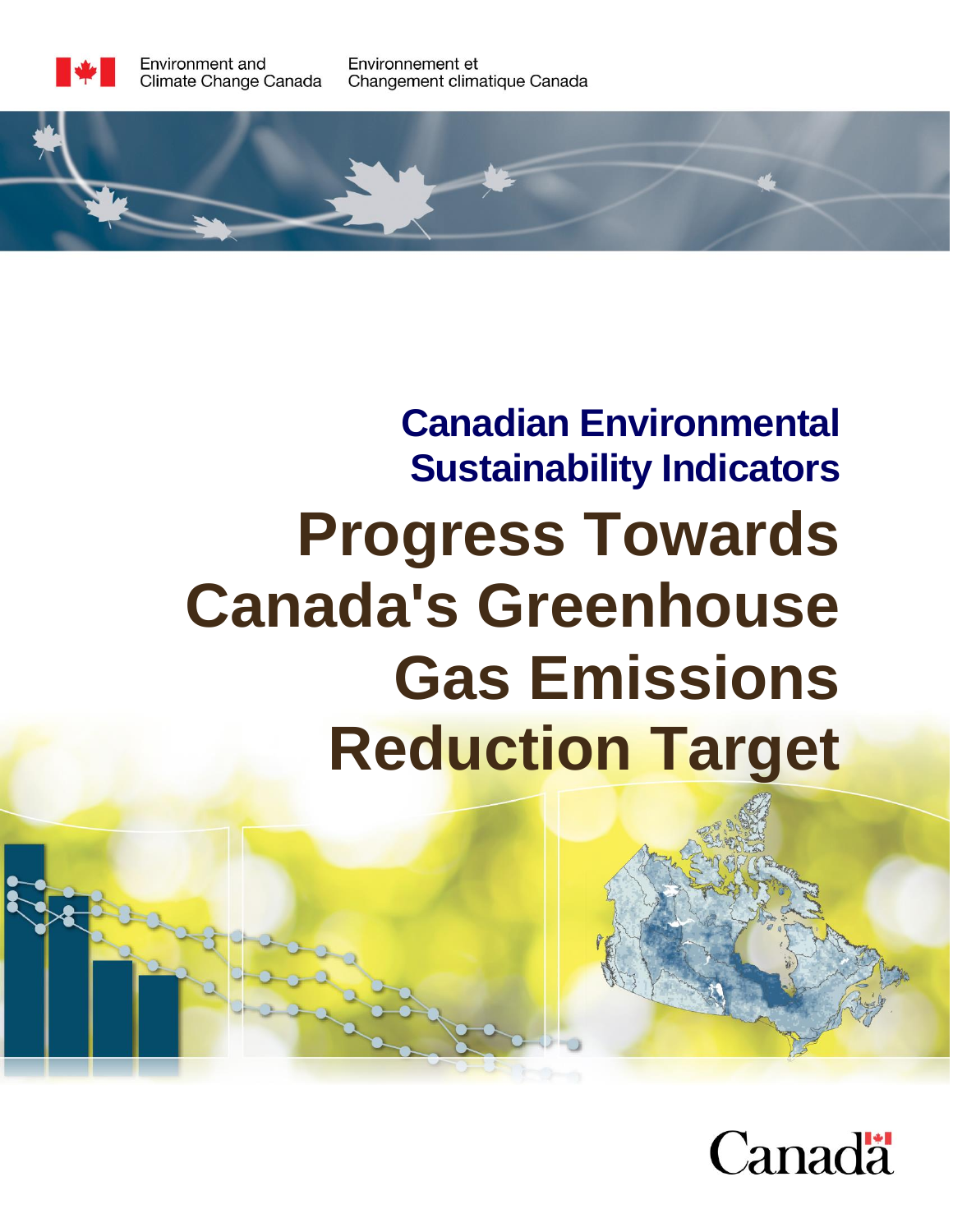**Suggested citation for this document:** Environment and Climate Change Canada (2017) Canadian Environmental Sustainability Indicators: Progress Towards Canada's Greenhouse Gas Emissions Reduction Target. Consulted on *Month day, year*. Available at: [www.ec.gc.ca/indicateurs-indicators/default.asp?lang=en&n=CCED3397-1.](http://www.ec.gc.ca/indicateurs-indicators/default.asp?lang=en&n=CCED3397-1)

Cat. No.: En4-144/48-2017E-PDF ISBN: 978-0-660-07224-1

Unless otherwise specified, you may not reproduce materials in this publication, in whole or in part, for the purposes of commercial redistribution without prior written permission from Environment and Climate Change Canada's copyright administrator. To obtain permission to reproduce Government of Canada materials for commercial purposes, apply for Crown Copyright Clearance by contacting:

Environment and Climate Change Canada Public Inquiries Centre 7th floor, Fontaine Building 200 Sacré-Coeur boul. Gatineau, QC K1A 0H3 Telephone: 819-938-3860 Toll Free: 1-800-668-6767 (in Canada only) Fax: 819-994-1412 TTY: 819-994-0736 Email: [ec.enviroinfo.ec@canada.ca](mailto:ec.enviroinfo.ec@canada.ca)

Photos: © Thinkstockphotos.ca; © Environment and Climate Change Canada

© Her Majesty the Queen in Right of Canada, represented by the Minister of Environment and Climate Change, 2017

Aussi disponible en français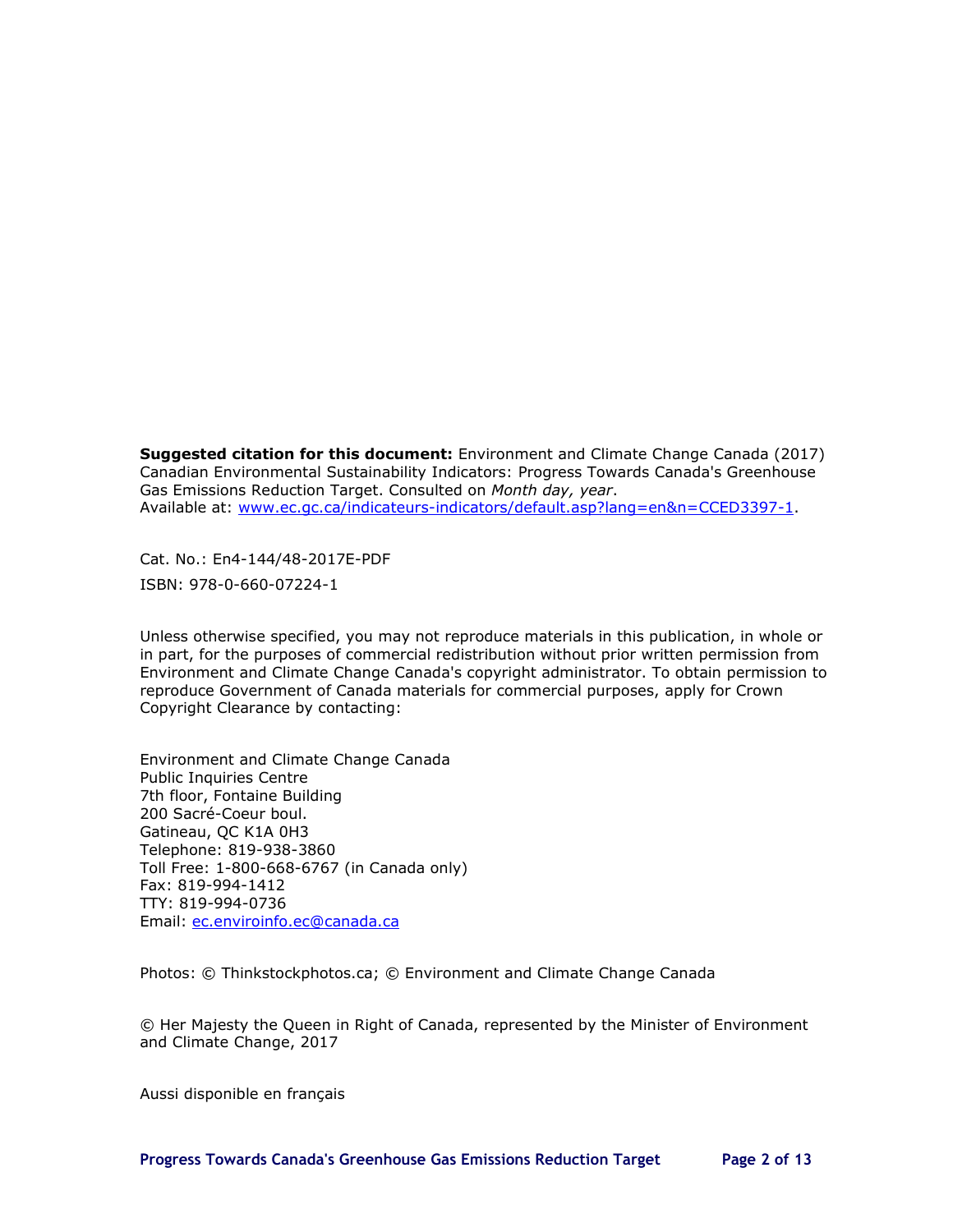# **Canadian Environmental Sustainability Indicators Progress Towards Canada's Greenhouse Gas Emissions Reduction Target**

**February 2017**

# **Table of Contents**

| Part 1. Progress Towards Canada's Greenhouse Gas Emissions Reduction Target         |  |  |  |  |  |  |  |
|-------------------------------------------------------------------------------------|--|--|--|--|--|--|--|
| Part 2. Data Sources and Methods for the Progress Towards Canada's Greenhouse       |  |  |  |  |  |  |  |
|                                                                                     |  |  |  |  |  |  |  |
| Description and rationale of the Progress Towards Canada's Greenhouse Gas Emissions |  |  |  |  |  |  |  |
|                                                                                     |  |  |  |  |  |  |  |
|                                                                                     |  |  |  |  |  |  |  |
|                                                                                     |  |  |  |  |  |  |  |
|                                                                                     |  |  |  |  |  |  |  |
| Annex A. Data tables for the figures presented in this document  10                 |  |  |  |  |  |  |  |
|                                                                                     |  |  |  |  |  |  |  |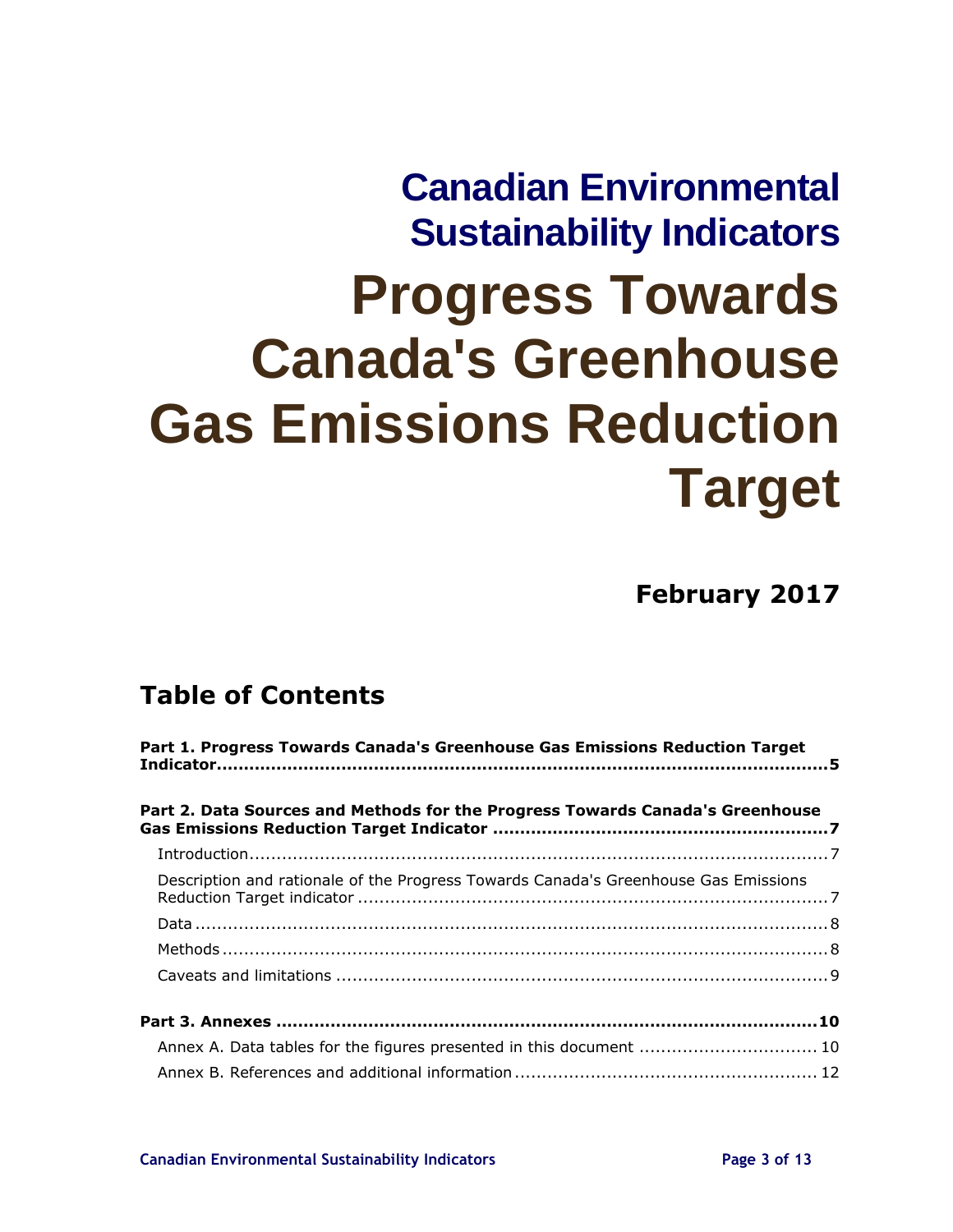### **List of Figures**

[Figure 1. Historical greenhouse gas emissions and projections to 2030 with policies and](#page-4-1)  measures as of November 1, 2016, Canada, 2005 to 2030 [..........................................5](#page-4-1)

#### **List of Tables**

[Table A.1. Data for Figure 1. Historical greenhouse gas emissions and projections to](#page-9-2)  2030 with policies and measures as of November 1, [2016, Canada, 2005 to 2030.........](#page-9-2) 10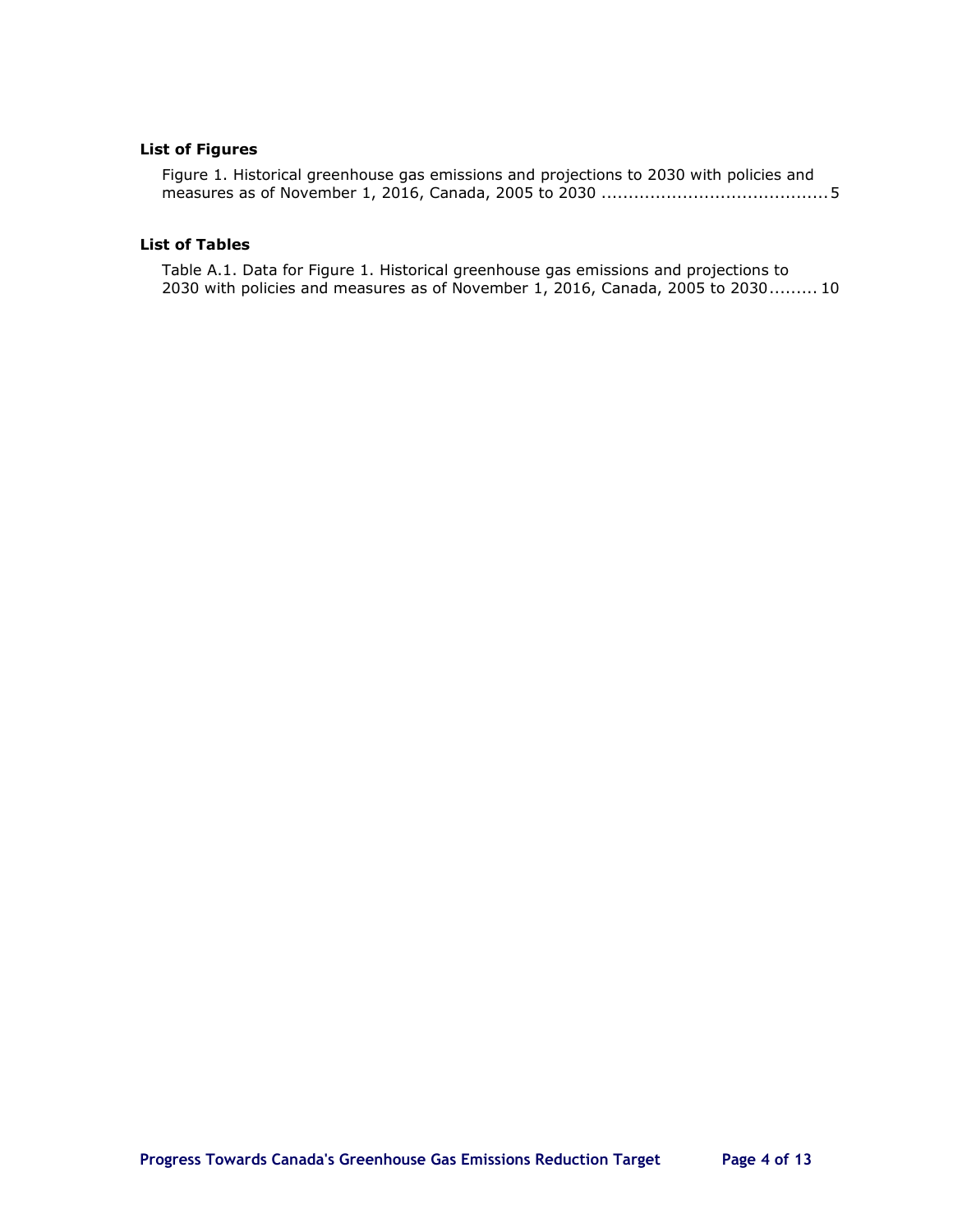# <span id="page-4-0"></span>**Part 1. Progress Towards Canada's Greenhouse Gas Emissions Reduction Target Indicator**

Canada's annual greenhouse gas (GHG) emissions are expected to be between 697 and 790 megatonnes of carbon dioxide equivalent (Mt  $CO<sub>2</sub>$  eq) in 2030, without taking into account the contribution of the land use, land-use change and forestry sector.

According to [Canada's 2016 Greenhouse Gas Emissions Reference Case,](http://ec.gc.ca/GES-GHG/default.asp?lang=En&n=1F24D9EE-1) GHG emissions are projected to be 742 Mt CO<sub>2</sub> eq in 2030. These projections are based on historical data and actions taken by governments, consumers and businesses up to 2014, as well as the future impacts of policies and measures put in place as of November 1, 2016.

Oil and gas prices and economic growth are key drivers of GHG emissions trends in Canada. Because these drivers can be quite volatile, sensitivity analysis is presented through alternative scenarios (Low and High), reflecting different assumptions about oil and natural gas prices and production as well as different rates of economic growth.

### <span id="page-4-1"></span>**Figure 1. Historical greenhouse gas emissions and projections to 2030 with policies and measures as of November 1, 2016, Canada, 2005 to 2030**



**Source:** Environment and Climate Change Canada (2016) [Canada's 2016 Greenhouse Gas](http://ec.gc.ca/GES-GHG/default.asp?lang=En&n=1F24D9EE-1) Emissions [Reference Case.](http://ec.gc.ca/GES-GHG/default.asp?lang=En&n=1F24D9EE-1) Environment and Climate Change Canada (2016) [National Inventory Report 1990](https://www.ec.gc.ca/ges-ghg/default.asp?lang=En&n=83A34A7A-1)-2014: [Greenhouse Gas Sources and Sinks in Canada.](https://www.ec.gc.ca/ges-ghg/default.asp?lang=En&n=83A34A7A-1)

The future level of GHG emissions in Canada depends on a number of factors, including the pace of expected economic and population growth, the development of energy markets and their influence on prices, technological change, consumer behaviour, and policies aimed at emissions reductions.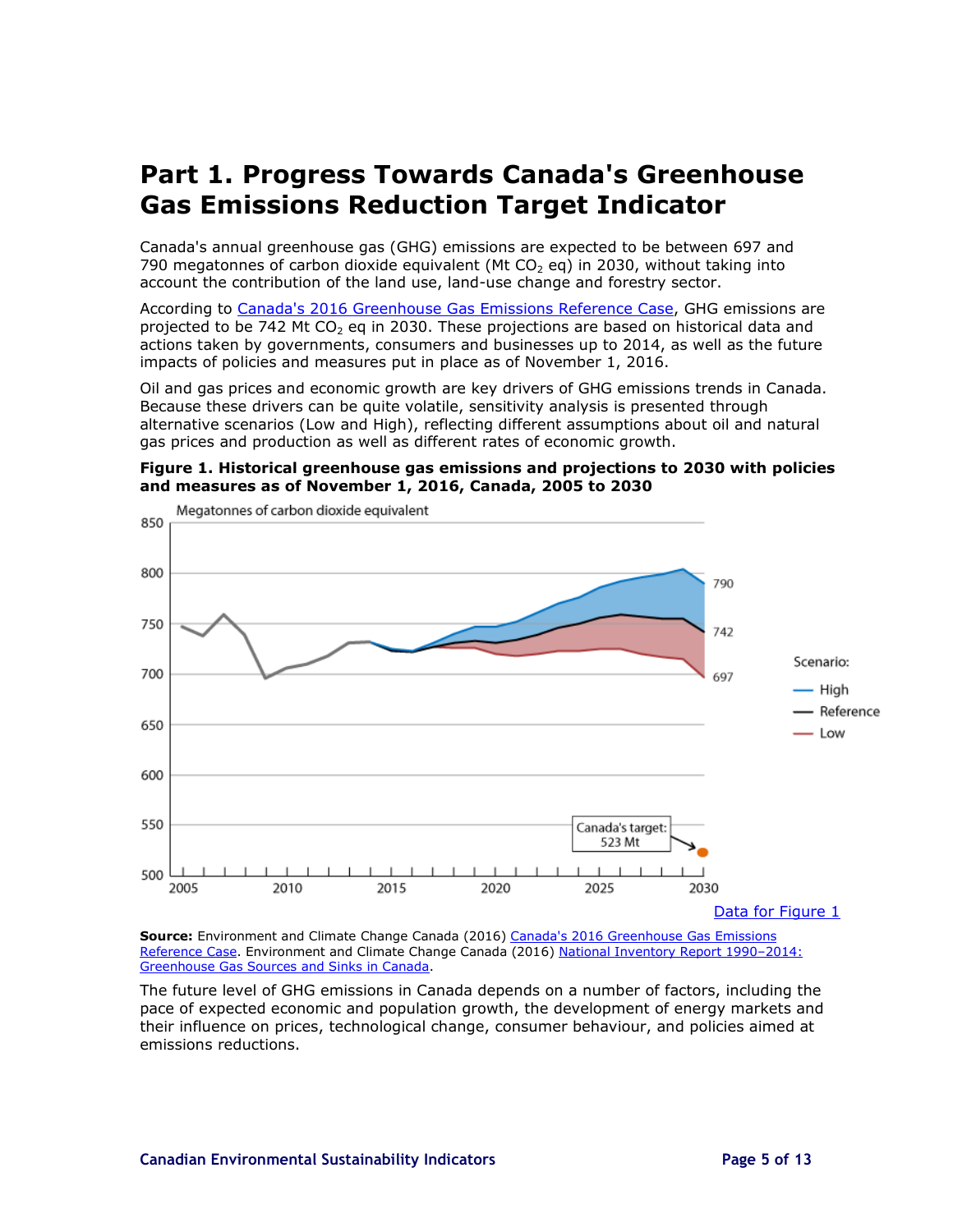

Effective action on climate change

This indicator supports the measurement of progress towards the long-term goal of the 2016–[2019 Federal Sustainable Development Strategy:](http://fsds-sfdd.ca/index.html#/en) A low-carbon economy contributes to limiting global average temperature rise to well below two degrees Celsius and supports efforts to limit the increase to 1.5 degrees Celsius.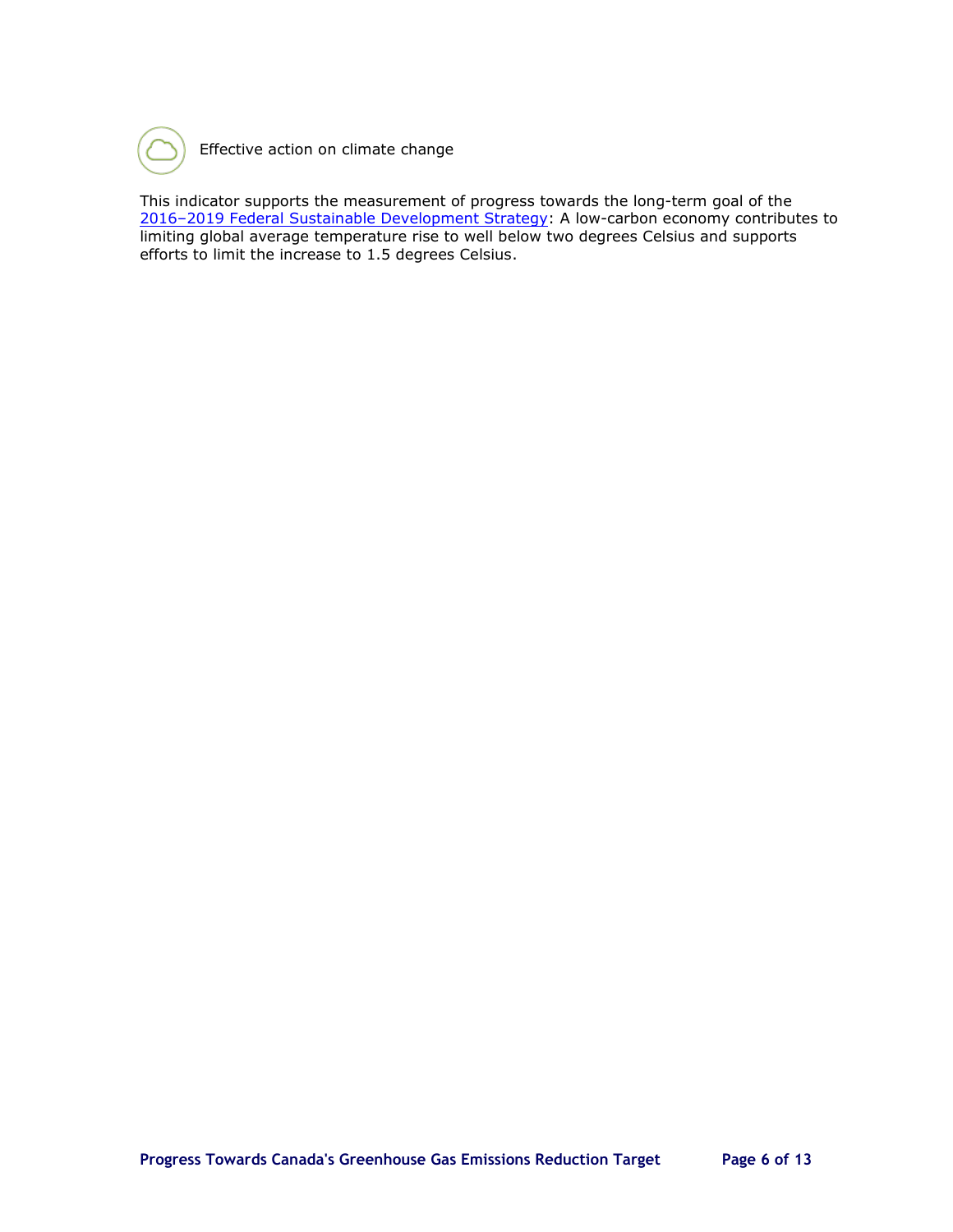# <span id="page-6-0"></span>**Part 2. Data Sources and Methods for the Progress Towards Canada's Greenhouse Gas Emissions Reduction Target Indicator**

## <span id="page-6-1"></span>**Introduction**

The [Progress Towards Canada's Greenhouse Gas Emissions Reduction Target](https://www.ec.gc.ca/indicateurs-indicators/default.asp?lang=en&n=CCED3397-1) indicator is part of the [Canadian Environmental Sustainability Indicators](https://www.ec.gc.ca/indicateurs-indicators/default.asp?lang=En&n=47F48106-1) (CESI) program, which provides data and information to track Canada's performance on key environmental sustainability issues. This indicator is also used to report and measure progress towards the goals of the 2016–[2019 Federal Sustainable Development Strategy.](http://fsds-sfdd.ca/index.html#/en)

## <span id="page-6-2"></span>**Description and rationale of the Progress Towards Canada's Greenhouse Gas Emissions Reduction Target indicator**

## **Description**

The Progress Towards Canada's Greenhouse Gas Emissions Reduction Target indicator provides an overview of the projected greenhouse gas (GHG) emissions in Canada until the year 2030. This indicator was developed using historical emissions data from 1990 to 2014. The reference scenario represents a "with current measures" scenario that takes into account actions taken by governments, consumers and businesses up to 2014 as well as the future impacts of federal and provincial policies and measures put in place as of November 1, 2016. Key drivers of GHG emissions in Canada are oil and gas price and production projections (from the National Energy Board's [Canada's Energy Future](https://www.neb-one.gc.ca/nrg/ntgrtd/ftr/index-eng.html) report), which are subject to external commodity market pricing, and economic growth (aligned with Finance Canada's macroeconomic projections). Because these drivers can be quite volatile and have a critical impact on GHG projections, alternative scenarios that reflect different assumptions about oil and gas prices and production (from Canada's National Energy Board) as well as different rates of economic growth have been developed.

- The highest emissions scenario uses high oil and gas price projections (driving increased oil and gas production) and a higher annual growth in gross domestic product than in the reference scenario between 2014 and 2030.
- The lowest emissions scenario uses low world oil and gas price projections (leading to lower oil and gas production) and slower gross domestic product growth than in the reference scenario.

These scenarios are reported in [Canada's 2016 Greenhouse Gas](http://ec.gc.ca/GES-GHG/default.asp?lang=En&n=1F24D9EE-1) Emissions Reference Case.

### **Rationale**

This indicator allows the public and policy-makers to view Canada's progress towards meeting its GHG emissions target.

#### **Recent changes to the indicator**

This release of the indicator uses the GHG projections reported in Canada's 2016 Greenhouse Gas [Emissions Reference Case.](http://ec.gc.ca/GES-GHG/default.asp?lang=En&n=1F24D9EE-1) The previous versions of the indicator used projections from [Canada's Second Biennial Report on](http://unfccc.int/files/national_reports/biennial_reports_and_iar/submitted_biennial_reports/application/pdf/canadas_2nd_biennial_report.pdf) Climate Change (PDF; 2.55 MB) to the United Nations Framework Convention on Climate Change. The calculation of this indicator reflects methodological revisions that were applied to the 2016 edition of Environment and Climate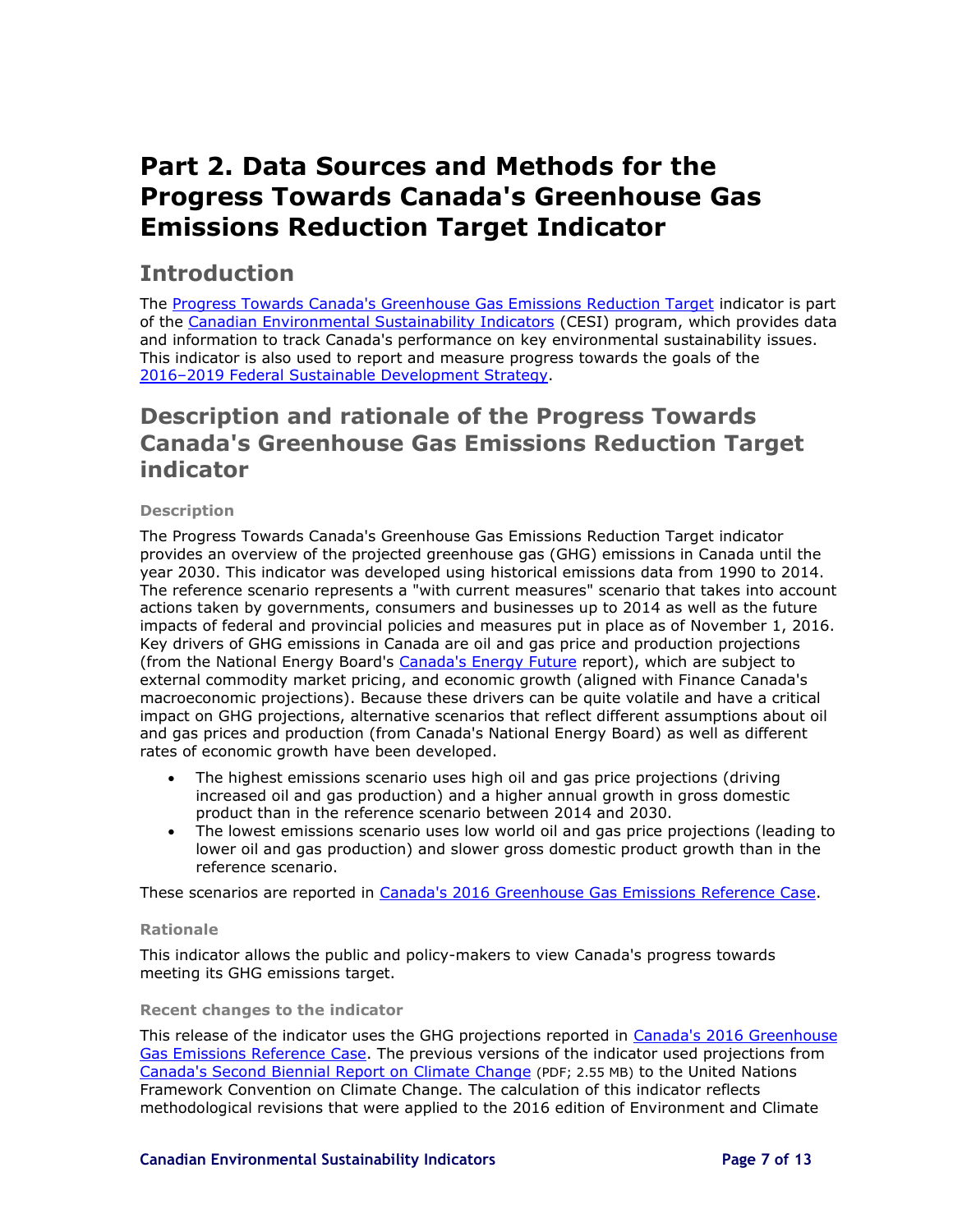Change Canada's annual [National Inventory Report,](https://www.ec.gc.ca/ges-ghg/default.asp?lang=En&n=83A34A7A-1) as well as improvements to the Energy, Emissions and Economy Model for Canada that are listed in the "Methodology and Modeling Assumptions" section in Annex 1 of Canada's 2016 Greenhouse Gas Emissions Reference Case.

## <span id="page-7-0"></span>**Data**

#### **Data source**

The data source of this indicator is the Environment and Climate Change Canada's greenhouse gas (GHG) emissions projections used to inform [Canada's 2016 Greenhouse Gas](http://ec.gc.ca/GES-GHG/default.asp?lang=En&n=1F24D9EE-1) [Emissions Reference Case.](http://ec.gc.ca/GES-GHG/default.asp?lang=En&n=1F24D9EE-1) Annex 1 of Canada's 2016 Greenhouse Gas Emissions Reference Case report provides a quantitative description of the sources and assumptions used to develop the reference and alternative scenarios.

#### **Spatial coverage**

Coverage is national.

#### **Temporal coverage**

Historical GHG data presented cover the years from 2005 to 2014. The GHG projections cover the years 2015 to 2030.

#### **Data completeness**

The indicator is based on analysis that incorporates the most up-to-date statistics on GHG emissions, economic and population growth and energy price and production projections available at the time the technical modelling was completed for the report. Data and information on policies and measures up to November 1, 2016 were included in Canada's 2016 Greenhouse Gas Emissions Reference Case.

#### **Data timeliness**

The indicator reflects the latest GHG emissions projections published by Environment and Climate Change Canada at time of production.

## <span id="page-7-1"></span>**Methods**

The emissions projections have been developed in line with generally recognized best practices, including:

- Incorporating Intergovernmental Panel on Climate Change standards for estimating greenhouse gas emissions (GHG) across different fuels and processes.
- Relying on outside expert reviews and the most up-to-date data available for key drivers such as economic and population growth, energy prices, and energy demand and supply.
- Applying an internationally recognized energy and macroeconomic modelling framework for estimating emissions and economic interactions.
- Using a methodology to develop the projections and underlying assumptions that has been subject to peer review by leading external experts on economic modelling and GHG emissions projections, and that has been vetted with key stakeholders.
- Using the most up-to-date statistics on GHG emissions and energy use, and using key assumptions from the best available public and private expert sources.
- Developing emissions projections scenarios using the detailed and proven Energy, Emissions and Economy Model for Canada, also known as E3MC.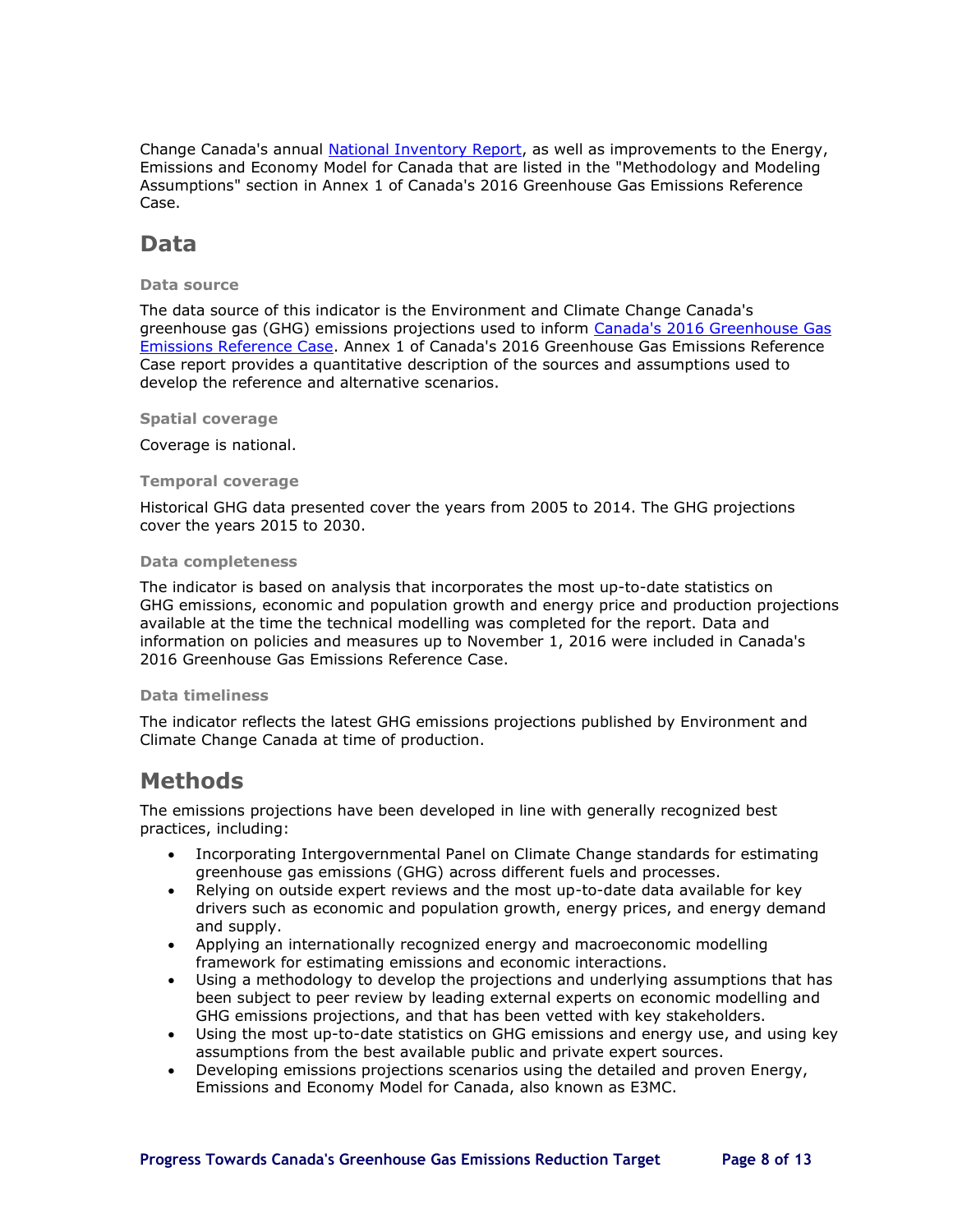## <span id="page-8-0"></span>**Caveats and limitations**

A series of plausible assumptions regarding, among others, the level of continuing population and economic growth, prices, demand and supply of energy, and the evolution of energy efficiency technologies were employed to make the projections. The projections assume no further government actions to address greenhouse gas emissions beyond those in place as of November 1, 2016.

The emissions projections presented in the indicator cannot be viewed as a forecast or prediction of emissions at a future date. They do not attempt to account for the inevitable, or as yet unknown changes that will occur in government policy; energy supply, demand and technology; or domestic and international economic and political events.

Emissions projections are subject to uncertainty and are most appropriately viewed as a range of plausible outcomes. Many of the events that shape emissions and energy markets cannot be anticipated. In addition, future developments in technologies, demographics and resources cannot be foreseen with certainty.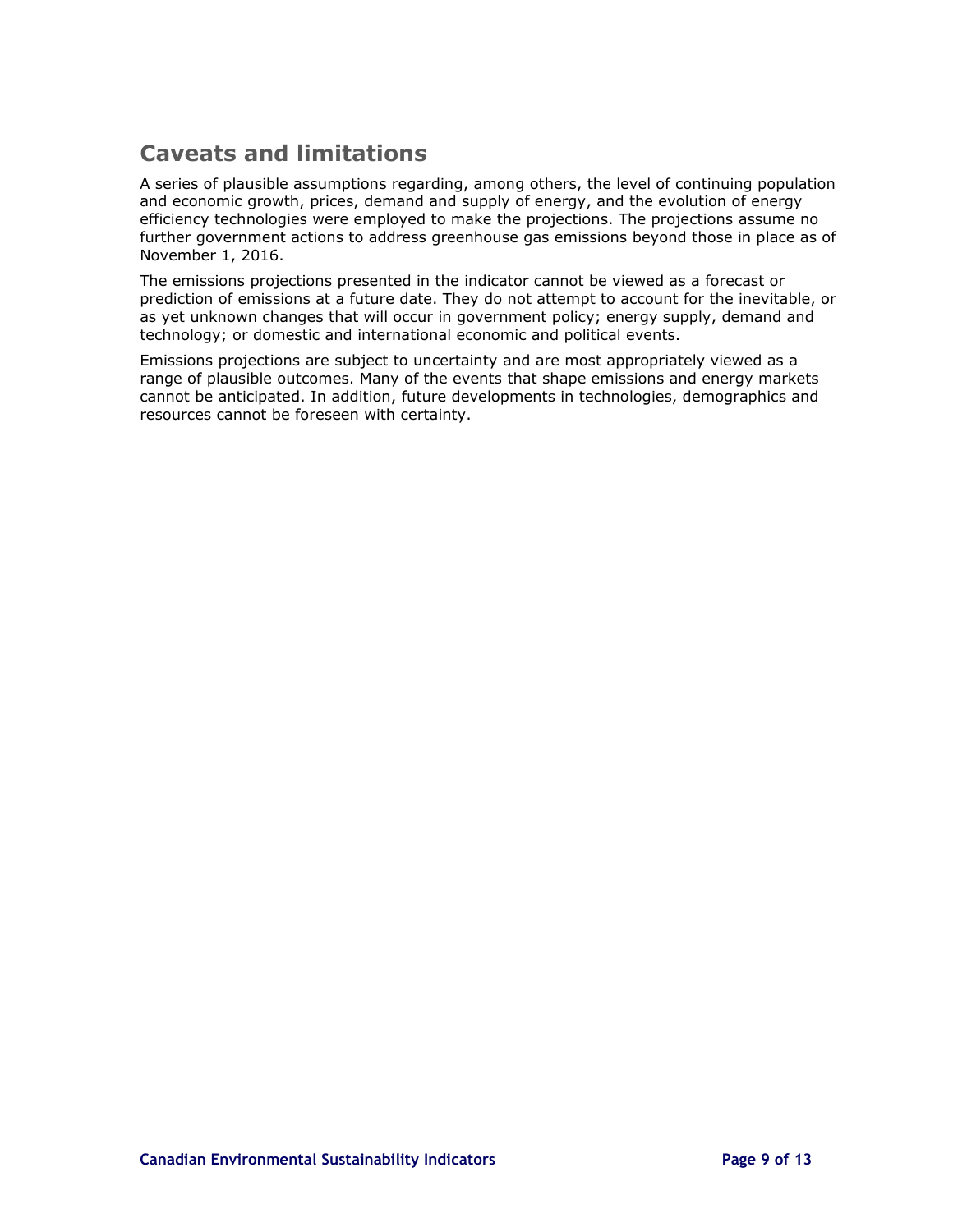## <span id="page-9-0"></span>**Part 3. Annexes**

## <span id="page-9-1"></span>**Annex A. Data tables for the figures presented in this document**

<span id="page-9-2"></span>**Table A.1. Data for [Figure 1. Historical greenhouse gas emissions and projections to](#page-4-1)  [2030 with policies and measures as of November](#page-4-1) 1, 2016, Canada, 2005 to 2030**

| Year | <b>Historical</b><br>emissions<br>(megatonnes of<br>carbon dioxide<br>equivalent) <sup>[A]</sup> | <b>Reference</b><br>scenario<br>(megatonnes of<br>carbon dioxide<br>equivalent) | <b>High</b><br>emissions<br>scenario<br>(megatonnes of<br>carbon dioxide<br>equivalent) | Low<br>emissions<br>scenario<br>(megatonnes of<br>carbon dioxide<br>equivalent) | <b>Canada's</b><br>target<br>(megatonnes of<br>carbon dioxide<br>equivalent) |
|------|--------------------------------------------------------------------------------------------------|---------------------------------------------------------------------------------|-----------------------------------------------------------------------------------------|---------------------------------------------------------------------------------|------------------------------------------------------------------------------|
| 2005 | 747                                                                                              | $\overline{\phantom{0}}$                                                        |                                                                                         |                                                                                 |                                                                              |
| 2006 | 738                                                                                              |                                                                                 |                                                                                         |                                                                                 |                                                                              |
| 2007 | 758                                                                                              |                                                                                 | <u>.</u>                                                                                |                                                                                 |                                                                              |
| 2008 | 739                                                                                              | $\overline{\phantom{0}}$                                                        | —                                                                                       |                                                                                 |                                                                              |
| 2009 | 696                                                                                              |                                                                                 |                                                                                         |                                                                                 |                                                                              |
| 2010 | 706                                                                                              | -                                                                               | $\overline{\phantom{0}}$                                                                |                                                                                 |                                                                              |
| 2011 | 710                                                                                              | $\equiv$                                                                        | $\overline{\phantom{0}}$                                                                |                                                                                 |                                                                              |
| 2012 | 718                                                                                              | $\overline{\phantom{0}}$                                                        | —                                                                                       |                                                                                 |                                                                              |
| 2013 | 731                                                                                              |                                                                                 |                                                                                         |                                                                                 |                                                                              |
| 2014 | 732                                                                                              |                                                                                 | <u>.</u>                                                                                |                                                                                 |                                                                              |
| 2015 |                                                                                                  | 723                                                                             | 725                                                                                     | 725                                                                             |                                                                              |
| 2016 |                                                                                                  | 722                                                                             | 723                                                                                     | 722                                                                             |                                                                              |
| 2017 |                                                                                                  | 727                                                                             | 731                                                                                     | 727                                                                             |                                                                              |
| 2018 |                                                                                                  | 731                                                                             | 740                                                                                     | 726                                                                             |                                                                              |
| 2019 |                                                                                                  | 733                                                                             | 747                                                                                     | 726                                                                             |                                                                              |
| 2020 |                                                                                                  | 731                                                                             | 747                                                                                     | 720                                                                             |                                                                              |
| 2021 |                                                                                                  | 734                                                                             | 752                                                                                     | 718                                                                             |                                                                              |
| 2022 |                                                                                                  | 739                                                                             | 761                                                                                     | 720                                                                             |                                                                              |
| 2023 |                                                                                                  | 746                                                                             | 770                                                                                     | 723                                                                             |                                                                              |
| 2024 |                                                                                                  | 750                                                                             | 776                                                                                     | 723                                                                             |                                                                              |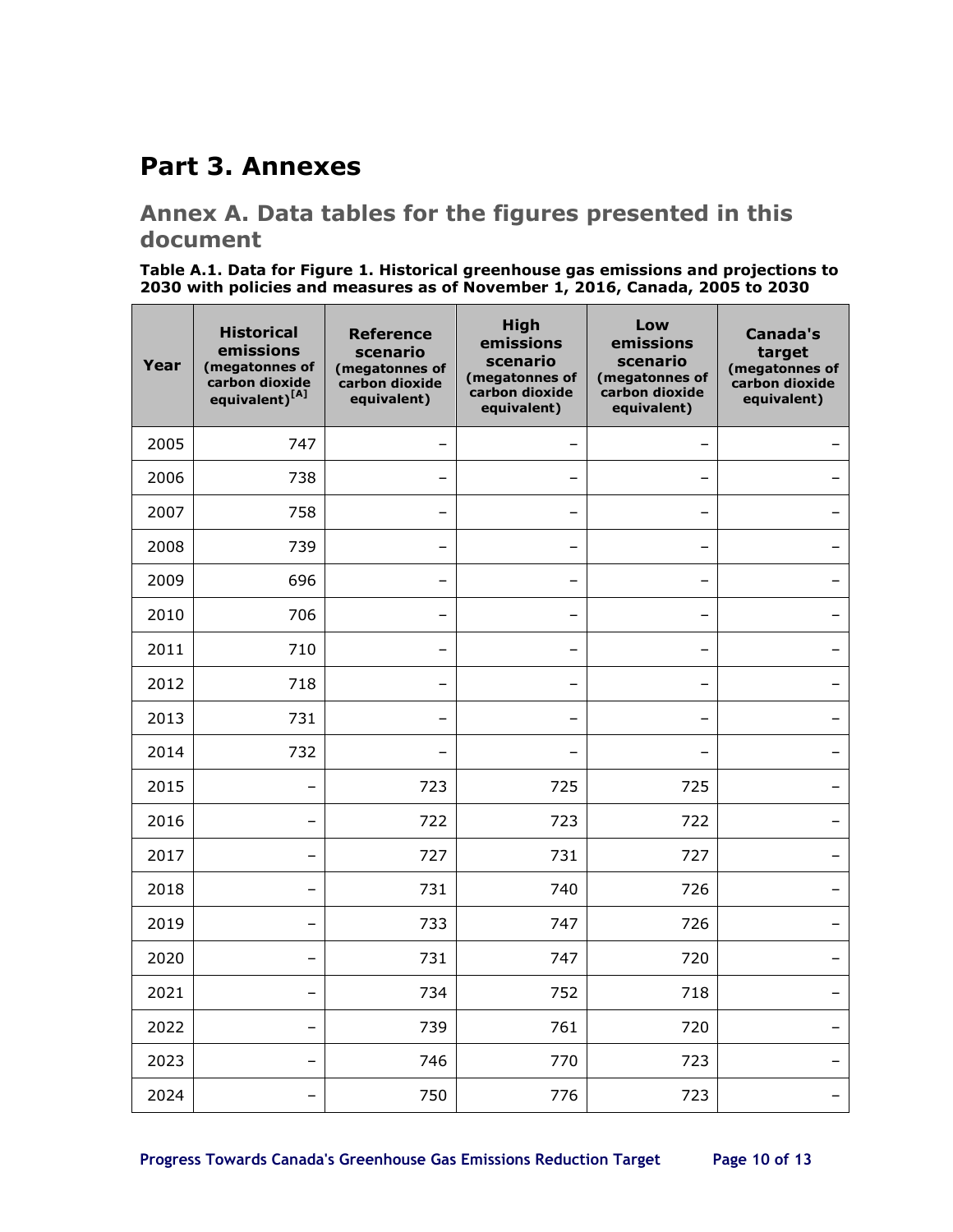| Year | <b>Historical</b><br>emissions<br>(megatonnes of<br>carbon dioxide<br>equivalent) <sup>[A]</sup> | <b>Reference</b><br>scenario<br>(megatonnes of<br>carbon dioxide<br>equivalent) | <b>High</b><br>emissions<br>scenario<br>(megatonnes of<br>carbon dioxide<br>equivalent) | Low<br>emissions<br>scenario<br>(megatonnes of<br>carbon dioxide<br>equivalent) | Canada's<br>target<br>(megatonnes of<br>carbon dioxide<br>equivalent) |
|------|--------------------------------------------------------------------------------------------------|---------------------------------------------------------------------------------|-----------------------------------------------------------------------------------------|---------------------------------------------------------------------------------|-----------------------------------------------------------------------|
| 2025 |                                                                                                  | 756                                                                             | 786                                                                                     | 725                                                                             |                                                                       |
| 2026 |                                                                                                  | 759                                                                             | 792                                                                                     | 725                                                                             |                                                                       |
| 2027 |                                                                                                  | 757                                                                             | 796                                                                                     | 720                                                                             |                                                                       |
| 2028 |                                                                                                  | 755                                                                             | 799                                                                                     | 717                                                                             |                                                                       |
| 2029 |                                                                                                  | 755                                                                             | 804                                                                                     | 715                                                                             |                                                                       |
| 2030 |                                                                                                  | 742                                                                             | 790                                                                                     | 697                                                                             | 523                                                                   |

**Note:** [A] Historical emissions were taken from the [National Inventory Report 1990](https://www.ec.gc.ca/ges-ghg/default.asp?lang=En&n=83A34A7A-1)–2014: Greenhouse Gas [Sources and Sinks in Canada.](https://www.ec.gc.ca/ges-ghg/default.asp?lang=En&n=83A34A7A-1)

**Source:** Environment and Climate Change Canada (2016) [Canada's 2016 Greenhouse Gas](http://ec.gc.ca/GES-GHG/default.asp?lang=En&n=1F24D9EE-1) Emissions [Reference Case.](http://ec.gc.ca/GES-GHG/default.asp?lang=En&n=1F24D9EE-1) Environment and Climate Change Canada (2016) [National Inventory Report 1990](https://www.ec.gc.ca/ges-ghg/default.asp?lang=En&n=83A34A7A-1)-2014: [Greenhouse Gas Sources and Sinks in Canada.](https://www.ec.gc.ca/ges-ghg/default.asp?lang=En&n=83A34A7A-1)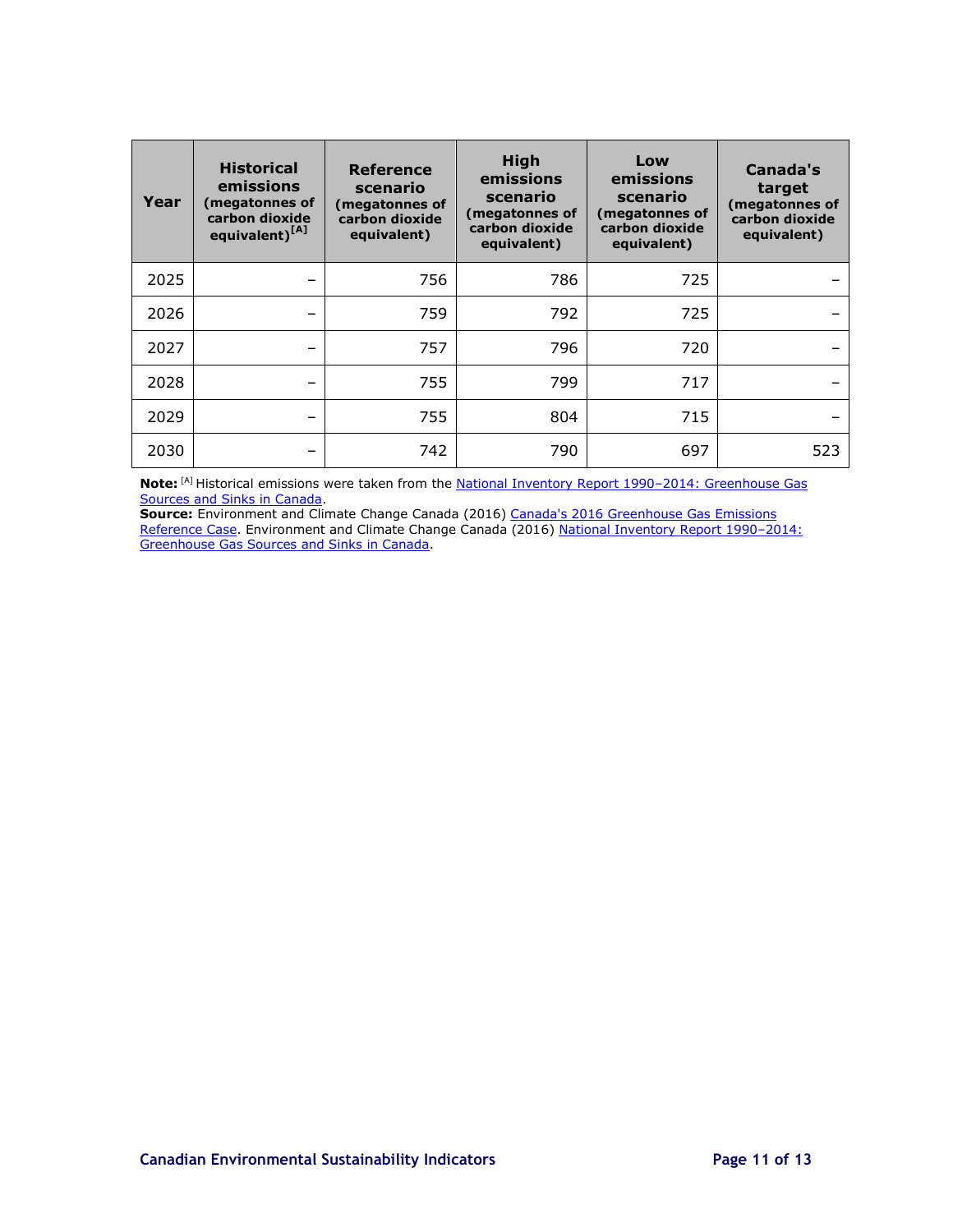## <span id="page-11-0"></span>**Annex B. References and additional information**

**References and further reading**

Environment and Climate Change Canada (2016) [Canada's 2016 Greenhouse Gas](http://ec.gc.ca/GES-GHG/default.asp?lang=En&n=1F24D9EE-1) Emissions [Reference Case.](http://ec.gc.ca/GES-GHG/default.asp?lang=En&n=1F24D9EE-1) Retrieved on December 28, 2016.

Environment and Climate Change Canada (2016) [National Inventory Report 1990](https://www.ec.gc.ca/ges-ghg/default.asp?lang=En&n=83A34A7A-1)–2014: [Greenhouse Gas Sources and Sinks in Canada.](https://www.ec.gc.ca/ges-ghg/default.asp?lang=En&n=83A34A7A-1) Retrieved on December 12, 2016.

**Related information**

[Carbon Dioxide Emissions from a Consumption Perspective](http://www.ec.gc.ca/indicateurs-indicators/default.asp?lang=en&n=7BA2C0DA-1) [Drivers and Impacts of Greenhouse Gas Emissions](http://www.ec.gc.ca/indicateurs-indicators/default.asp?lang=En&n=D4C4DBAB-1) [Global Greenhouse Gas Emissions](http://www.ec.gc.ca/indicateurs-indicators/default.asp?lang=en&n=54C061B5-1) [Greenhouse Gas Emissions by Economic Sector](http://www.ec.gc.ca/indicateurs-indicators/default.asp?lang=en&n=F60DB708-1) [Greenhouse Gas Emissions by Province and Territory](http://www.ec.gc.ca/indicateurs-indicators/default.asp?lang=en&n=18F3BB9C-1) [Greenhouse Gas Emissions from Large Facilities](http://www.ec.gc.ca/indicateurs-indicators/default.asp?lang=en&n=31022B8E-1) [Greenhouse Gas Emissions per Person and per Unit Gross Domestic Product](http://www.ec.gc.ca/indicateurs-indicators/default.asp?lang=en&n=79BA5699-1) [National Greenhouse Gas Emissions](http://www.ec.gc.ca/indicateurs-indicators/default.asp?lang=en&n=FBF8455E-1)